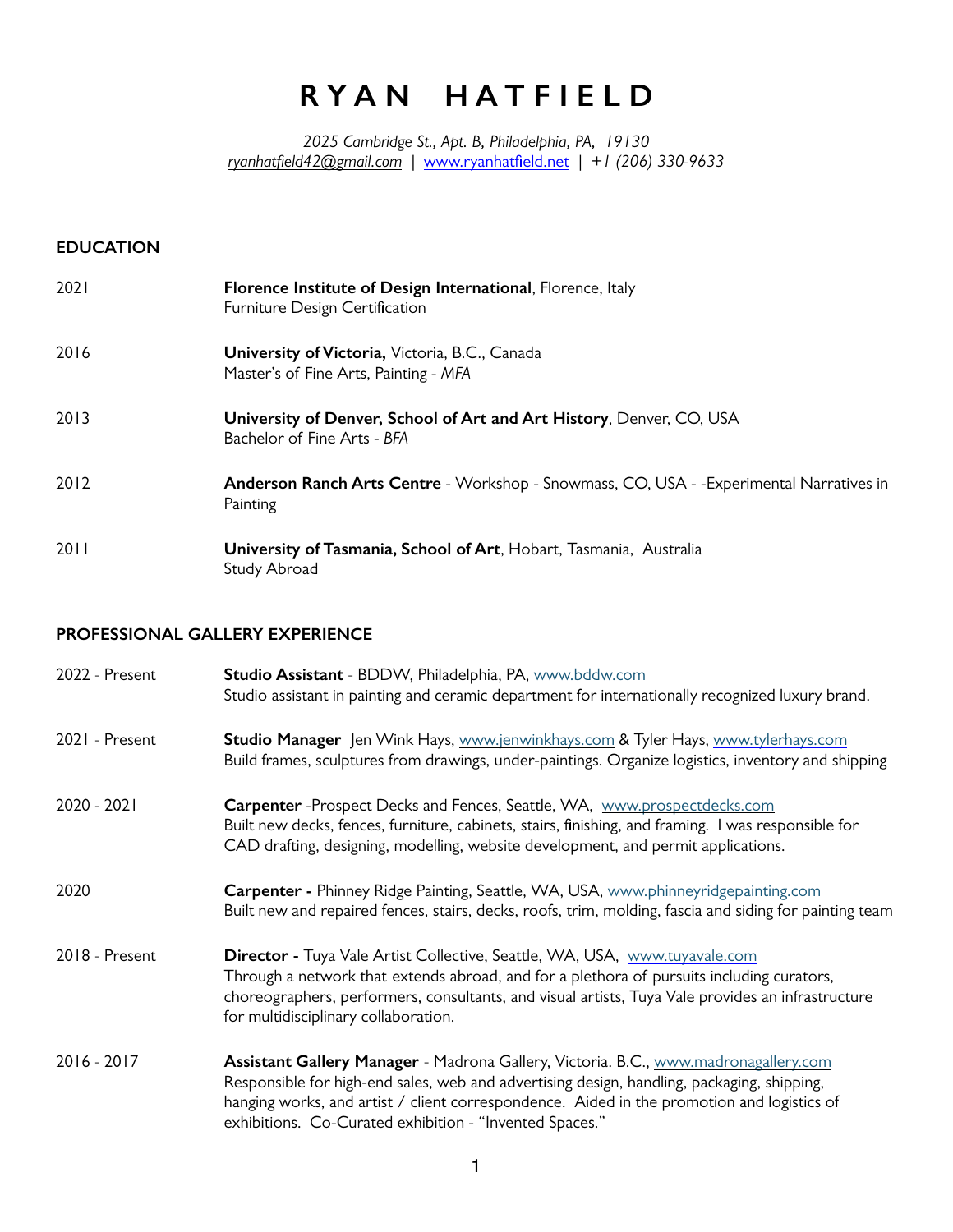#### **TEACHING EXPERIENCE**

| 2016          | Instructor - Painting I   Advanced Seminar, Vancouver Island School of Art, Victoria. B.C., Canada<br>Taught Intro to Painting and Advanced Seminar - a contemporary art discussion course.                                                                                                                      |
|---------------|------------------------------------------------------------------------------------------------------------------------------------------------------------------------------------------------------------------------------------------------------------------------------------------------------------------|
| 2015          | Adjunct Professor- 2nd Year Drawing, University of Victoria, B.C., Canada<br>Lesson plans focused on foundational and advanced drawing techniques, with contemporary and<br>historical contextualized lesson plans.                                                                                              |
| $2014 - 2015$ | Teacher's Aide- Explorative Drawing and Colour Theory and Contemporary Art History, University of<br>Victoria, B.C., Canada - Assisted Visual Arts professors with 2 Lecture Hall based courses. Duties<br>include essay and exam grading, answering student questions and concerns, and substitute<br>teaching. |
| 2013          | Teacher's Aide - Painting, University of Denver, CO, USA<br>Duties include assisting Associate Professor of painting in teaching intro painting course.                                                                                                                                                          |

#### **SOLO EXHIBITIONS**

| 2019 | The Shed, Malakinsi, Seattle, WA                                                                        |
|------|---------------------------------------------------------------------------------------------------------|
| 2016 | Audain Gallery, I Didn't Understand it, or Enjoy it, but I'm Sure it's Profound, Victoria, B.C., Canada |
| 2014 | Lempa Galley – ίδια πυρκαγιά, Lempa, Cyprus,                                                            |
| 2013 | CCA Studios – εισβολή, Cyprus College of Art, Lemma, Cyprus                                             |

## **GROUP EXHIBITIONS**

| 2018 | Autoportraits - Entre les lignes, Brussels, Belgium                                       |
|------|-------------------------------------------------------------------------------------------|
| 2017 | Salon Similde, Salon des Individualitiés, Leipzig, Germany                                |
| 2017 | Galerie Bipolar, "Comma", Leipzig, Germany                                                |
| 2015 | Audain Gallery, The Look of Things, Victoria, B.C. Canada,                                |
| 2015 | Audain Gallery, Confectionary, Victoria, B.C. Canada,                                     |
| 2014 | St. Margaret's House, Draw-In, 2 1 4 1, Edinburgh, Scotland,                              |
| 2013 | Lempa Gallery- ελευθερία, Co-Curator, Lempa, Cyprus                                       |
| 2013 | Lempa Gallery - 8° South, Lempa, Cyprus                                                   |
| 2013 | Victoria H Myhren Gallery - BFA Exhibition, University of Denver, CO, USA                 |
| 2012 | Shwayder Hall, Tired Truisms, Co-Curated Juried exhibition, Denver, CO, USA               |
| 2012 | Shwayder Hall, Paintings and Drawings: Ghost Ranch, New Mexico, Denver, CO, USA           |
| 2011 | Centre for the Arts at Hunter St., Untitled group exhibition, Hobart, Tasmania, Australia |

## **ARTIST IN RESIDENCIES**

- The Shed Residency, Seattle, WA, USA, Laboratory. Installation. Performance Space
- Pilotenkueche, Leipzig, Germany, International Artist Residence
- Cyprus College of Art, Lempa, Cyprus Post-graduate Diploma in Fine Art (*Diploma Cipris*)

#### **GRANTS, AWARDS AND SCHOLARSHIPS**

- 2015 Jessie Allan Forsyth Scholarship (University of Victoria)<br>2015 **July 2015** Audrey St. Denys & M. E. Iohnson Scholarship (Univers
- Audrey St. Denys & M. E. Johnson Scholarship (University of Victoria)
- Herbert Read Discretionary Trust Recipient Project Grant (Cyprus College of Art)